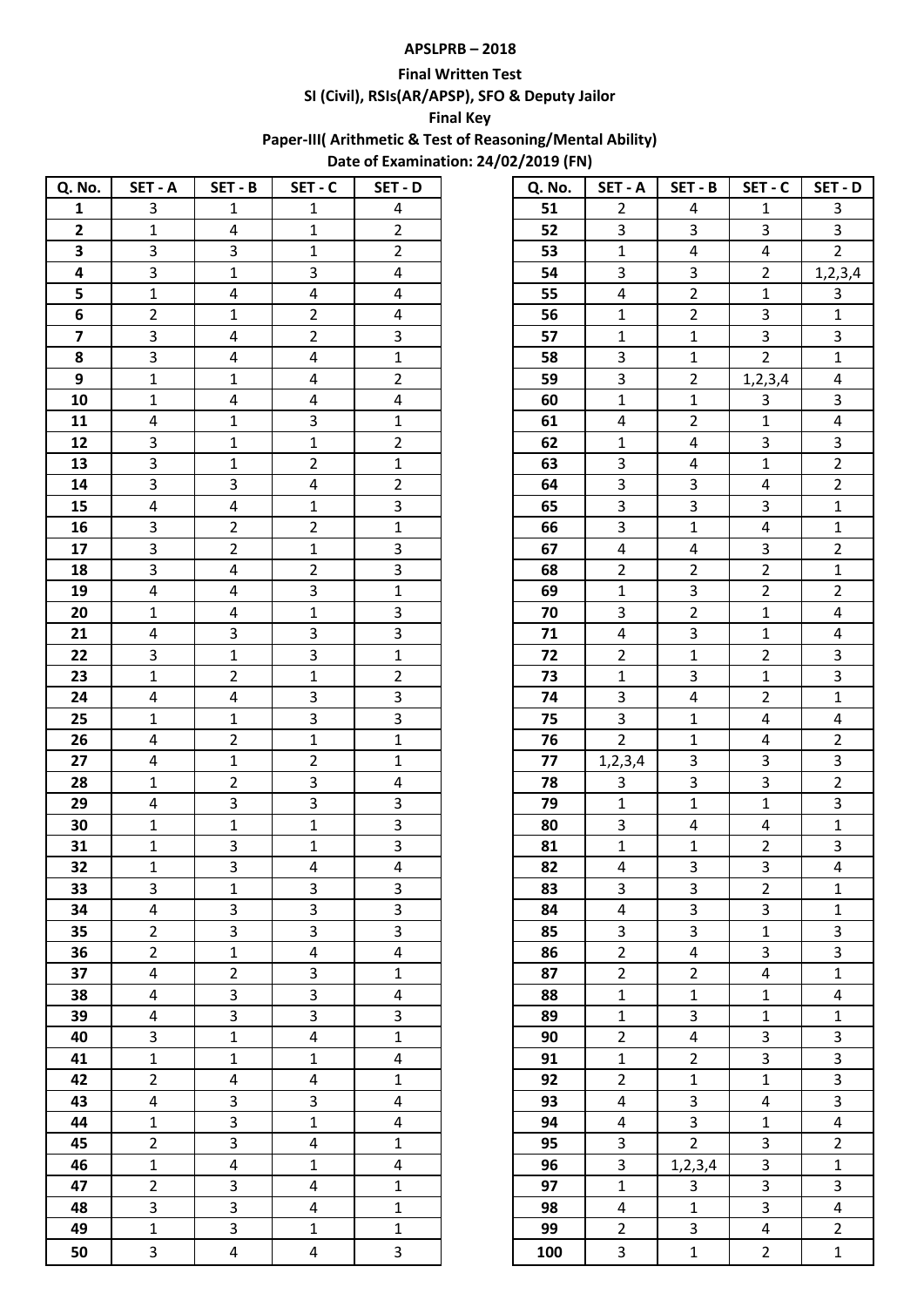# **APSLPRB – 2018**

### **Final Written Test**

**SI (Civil), RSIs(AR/APSP), SFO & Deputy Jailor** 

## **Final Key**

**Paper-III( Arithmetic & Test of Reasoning/Mental Ability)** 

**Date of Examination: 24/02/2019 (FN)**

| Q. No. | SET - A                 | SET - B                 | SET - C        | SET - D        | Q. No. | SET-A          | SET - B                 | SET - C                 | SET - D        |
|--------|-------------------------|-------------------------|----------------|----------------|--------|----------------|-------------------------|-------------------------|----------------|
| 101    | 3                       | $\overline{2}$          | $\mathbf{1}$   | 4              | 151    | $\overline{2}$ | 1                       | 3                       | 4              |
| 102    | $\mathbf{1}$            | $\overline{4}$          | $\overline{3}$ | 3              | 152    | $2^{\circ}$    | 3                       | $\mathbf{1}$            | $\overline{2}$ |
| 103    | $\overline{2}$          | $\mathbf{1}$            | $\overline{2}$ | $\overline{2}$ | 153    | $\mathbf{1}$   | $\overline{4}$          | $\mathbf{1}$            | $\overline{4}$ |
| 104    | 4                       | $\overline{2}$          | $\overline{2}$ | $\mathbf 1$    | 154    | $\mathbf{1}$   | 4                       | 4                       | $\overline{a}$ |
| 105    | 4                       | 3                       | $\mathbf 1$    | $\overline{2}$ | 155    | $\mathbf{1}$   | $\mathbf{1}$            | $\mathbf{3}$            | $2^{\circ}$    |
| 106    | $\overline{\mathbf{4}}$ | $\mathbf{1}$            | $2^{\circ}$    | $\mathbf 1$    | 156    | $\mathbf{1}$   | 4                       | $\mathbf{1}$            | $\mathbf{3}$   |
| 107    | 3                       | $\overline{\mathbf{4}}$ | 4              | $\mathbf{3}$   | 157    | 3              | $\mathbf 1$             | $\overline{4}$          | $\overline{a}$ |
| 108    | 3                       | $\mathbf{1}$            | 4              | $\overline{2}$ | 158    | 4              | $\overline{2}$          | $\overline{2}$          | $\mathbf{3}$   |
| 109    | $\mathbf{1}$            | $\mathbf{1}$            | $\mathbf{3}$   | $\overline{4}$ | 159    | 4              | 3                       | $\overline{4}$          | $\mathbf 1$    |
| 110    | 3                       | 3                       | $\mathbf{2}$   | 1              | 160    | $\mathbf{1}$   | 3                       | 4                       | $\overline{2}$ |
| 111    | $\overline{2}$          | $\overline{4}$          | $1\,$          | 3              | 161    | $\overline{4}$ | $\overline{2}$          | $\overline{2}$          | $\overline{2}$ |
| 112    | 4                       | $\mathbf 1$             | $\overline{2}$ | $\mathbf 1$    | 162    | $\mathbf{1}$   | 4                       | $\mathbf{3}$            | $\overline{2}$ |
| 113    | $\mathbf{1}$            | 3                       | $\mathbf{1}$   | $\overline{2}$ | 163    | $\overline{2}$ | $\mathbf{1}$            | $\overline{\mathbf{4}}$ | $\mathbf{1}$   |
| 114    | $\overline{2}$          | $\overline{2}$          | $\mathbf{3}$   | $\overline{4}$ | 164    | 3              | $\overline{2}$          | 3                       | $\mathbf 1$    |
| 115    | 3                       | $\overline{2}$          | $\overline{2}$ | 4              | 165    | $\mathbf{3}$   | $\mathbf{2}$            | $\mathbf{1}$            | $\mathbf{1}$   |
| 116    | $\mathbf{1}$            | $\mathbf{1}$            | $\overline{4}$ | $\overline{4}$ | 166    | $\overline{2}$ | 3                       | $\overline{2}$          | $\mathbf{1}$   |
| 117    | 4                       | $\overline{2}$          | $\mathbf{1}$   | $\mathbf{3}$   | 167    | $\overline{4}$ | $\mathbf{1}$            | $\overline{2}$          | $\mathbf{3}$   |
| 118    | $\mathbf{1}$            | $\overline{4}$          | $\overline{3}$ | 3              | 168    | $\mathbf{1}$   | $\mathbf{1}$            | $\overline{2}$          | $\overline{4}$ |
| 119    | $\mathbf{1}$            | $\overline{4}$          | $\mathbf{1}$   | $\mathbf 1$    | 169    | $\overline{2}$ | 4                       | $\mathbf{1}$            | 4              |
| 120    | $\overline{3}$          | 3                       | $\overline{2}$ | $\overline{3}$ | 170    | $2^{\circ}$    | $\overline{3}$          | $\mathbf{1}$            | $\mathbf{1}$   |
| 121    | $\overline{\mathbf{4}}$ | $\overline{2}$          | $\overline{4}$ | $\overline{2}$ | 171    | $\overline{3}$ | $\mathbf 1$             | $\mathbf{1}$            | 4              |
| 122    | $\mathbf{1}$            | $\mathbf 1$             | 4              | $\overline{4}$ | 172    | $\mathbf{1}$   | 4                       | $\mathbf{1}$            | $\mathbf{1}$   |
| 123    | 3                       | $\overline{2}$          | $\overline{4}$ | $\mathbf 1$    | 173    | $\mathbf{1}$   | $2^{\circ}$             | 3                       | $\overline{2}$ |
| 124    | $\overline{2}$          | $\mathbf{1}$            | $\overline{3}$ | $\overline{2}$ | 174    | $\overline{4}$ | 4                       | $\overline{4}$          | $\mathbf{3}$   |
| 125    | $\overline{2}$          | 3                       | $\overline{3}$ | $\overline{3}$ | 175    | $\mathbf{1}$   | $\overline{2}$          | $\mathbf{3}$            | $\mathbf{1}$   |
| 126    | $\mathbf{1}$            | $\overline{2}$          | $\mathbf{1}$   | $\mathbf 1$    | 176    | $2^{\circ}$    | $\overline{4}$          | $\overline{2}$          | $\overline{2}$ |
| 127    | $\overline{2}$          | 4                       | $\overline{3}$ | $\overline{4}$ | 177    | $2^{\circ}$    | $\overline{2}$          | $\mathbf{1}$            | $\overline{a}$ |
| 128    | 4                       | $\mathbf{1}$            | $\overline{2}$ | $\mathbf{1}$   | 178    | $\overline{2}$ | $\overline{4}$          | $\overline{2}$          | $\mathbf{3}$   |
| 129    | 4                       | 3                       | $\overline{4}$ | $\mathbf 1$    | 179    | $\overline{3}$ | $\overline{3}$          | $\mathbf{1}$            | $\overline{2}$ |
| 130    | 3                       | $\mathbf{1}$            | $\mathbf{1}$   | 3              | 180    | $\overline{4}$ | $\overline{2}$          | 3                       | 3              |
| 131    | $\overline{2}$          | $\overline{2}$          | $\overline{2}$ | 4              | 181    | $\overline{2}$ | $\mathbf 1$             | $\mathbf 1$             | $\overline{2}$ |
| 132    | $\mathbf{1}$            | $\overline{\mathbf{4}}$ | $\overline{3}$ | $\mathbf{1}$   | 182    | $\mathbf{1}$   | $\overline{2}$          | $\overline{2}$          | $\mathbf{1}$   |
| 133    | $\overline{2}$          | 4                       | $\mathbf{1}$   | 3              | 183    | $\mathbf{1}$   | $\overline{2}$          | 4                       | $\overline{2}$ |
| 134    | $\mathbf{1}$            | 4                       | $\overline{4}$ | $\overline{2}$ | 184    | $\overline{2}$ | $\overline{2}$          | $\overline{2}$          | $\mathbf{1}$   |
| 135    | 3                       | 3                       | $\mathbf{1}$   | $\overline{2}$ | 185    | $\overline{4}$ | 3                       | $\overline{4}$          | 3              |
| 136    | $\overline{2}$          | $\overline{3}$          | $\mathbf 1$    | $\mathbf 1$    | 186    | 3              | $\overline{\mathbf{4}}$ | $\overline{3}$          | $\mathbf 1$    |
| 137    | 4                       | $\mathbf{1}$            | $\mathbf{3}$   | $\overline{2}$ | 187    | $\overline{2}$ | $\overline{2}$          | $\overline{2}$          | $\overline{2}$ |
| 138    | $\mathbf{1}$            | 3                       | $\overline{4}$ | 4              | 188    | $\overline{3}$ | $\mathbf{1}$            | $\mathbf{1}$            | $\overline{4}$ |
| 139    | 3                       | 4                       | $\overline{4}$ | $\mathbf{3}$   | 189    | $\overline{2}$ | $\mathbf{1}$            | $\overline{2}$          | $\overline{2}$ |
| 140    | $\mathbf{1}$            | $\overline{2}$          | $\mathbf{1}$   | $\overline{2}$ | 190    | $\mathbf{1}$   | $\overline{2}$          | $\overline{2}$          | 4              |
| 141    | $\overline{4}$          | 3                       | $\overline{4}$ | $\overline{4}$ | 191    | $2^{\circ}$    | $\overline{4}$          | $\overline{2}$          | $\mathbf{3}$   |
| 142    | $\overline{2}$          | 4                       | $\mathbf{1}$   | $\mathbf{1}$   | 192    | $\mathbf{1}$   | 3                       | 3                       | $\overline{2}$ |
| 143    | $\overline{\mathbf{4}}$ | 3                       | $\overline{2}$ | $\overline{2}$ | 193    | 3              | $\overline{2}$          | $\overline{4}$          | $\mathbf 1$    |
| 144    | 4                       | $\mathbf{1}$            | $\overline{3}$ | $\overline{2}$ | 194    | $\mathbf{1}$   | 3                       | $\overline{2}$          | $\overline{2}$ |
| 145    | $\overline{2}$          | $\overline{2}$          | $\overline{3}$ | $\overline{3}$ | 195    | $2^{\circ}$    | $\overline{2}$          | $\mathbf{1}$            | $\overline{2}$ |
| 146    | 3                       | $\overline{2}$          | $\overline{2}$ | $\mathbf{1}$   | 196    | $\overline{4}$ | $\mathbf{1}$            | $\mathbf{1}$            | $2^{\circ}$    |
| 147    | 4                       | $\overline{2}$          | 4              | $\mathbf{1}$   | 197    | $\overline{2}$ | $\overline{2}$          | $\mathbf{2}$            | $\mathbf{3}$   |
| 148    | $\overline{3}$          | $\mathbf{1}$            | $\mathbf{1}$   | $\overline{4}$ | 198    | $\overline{4}$ | $\mathbf{1}$            | $\overline{4}$          | $\overline{4}$ |
| 149    | $\mathbf{1}$            | $\mathbf{1}$            | $\overline{2}$ | 3              | 199    | 3              | 3                       | 3                       | $2^{\circ}$    |
| 150    | $\overline{2}$          | $\mathbf{1}$            | $\overline{2}$ | $\mathbf 1$    | 200    | $\overline{2}$ | $\mathbf{1}$            | $\overline{2}$          | $\mathbf 1$    |

| Q. No. | SET - A                 | SET - B                 | SET - C                 | SET - D                 |
|--------|-------------------------|-------------------------|-------------------------|-------------------------|
| 151    | $\overline{2}$          | 1                       | 3                       | 4                       |
| 152    | $\overline{2}$          | 3                       | $\overline{1}$          | $\overline{2}$          |
| 153    | $\mathbf 1$             | 4                       | $\mathbf{1}$            | 4                       |
| 154    | $\overline{1}$          | 4                       | 4                       | 4                       |
| 155    | $\mathbf 1$             | $\mathbf 1$             | 3                       | $\overline{2}$          |
| 156    | $\mathbf 1$             | 4                       | $\overline{1}$          | 3                       |
| 157    | 3                       | $\mathbf 1$             | 4                       | 4                       |
| 158    | 4                       | $\overline{2}$          | $\overline{2}$          | 3                       |
| 159    | 4                       | 3                       | 4                       | $\mathbf{1}$            |
| 160    | $\mathbf{1}$            | 3                       | 4                       | $\overline{2}$          |
| 161    | 4                       | $\overline{2}$          | $\overline{2}$          | $\overline{2}$          |
| 162    | $\mathbf 1$             | 4                       | 3                       | $\overline{2}$          |
| 163    | $\overline{\mathbf{c}}$ | $\mathbf 1$             | 4                       | $\mathbf 1$             |
| 164    | 3                       | $\overline{\mathbf{c}}$ | 3                       | $\mathbf{1}$            |
| 165    | $\overline{3}$          | $\overline{2}$          | $\overline{1}$          | $\overline{1}$          |
| 166    | $\overline{2}$          | 3                       | $\overline{2}$          | $\mathbf{1}$            |
| 167    | 4                       | $\mathbf 1$             | $\overline{2}$          | 3                       |
| 168    | $\mathbf{1}$            | $\overline{1}$          | $\overline{2}$          | 4                       |
| 169    | $\overline{2}$          | 4                       | $\overline{1}$          | 4                       |
| 170    | $\overline{c}$          | 3                       | $\mathbf{1}$            | $\mathbf{1}$            |
| 171    | 3                       | $\mathbf 1$             | $\mathbf{1}$            | 4                       |
| 172    | $\mathbf{1}$            | 4                       | $\mathbf{1}$            | $\mathbf 1$             |
| 173    | $\mathbf{1}$            | $\overline{2}$          | 3                       | $\overline{2}$          |
| 174    | 4                       | 4                       | 4                       | 3                       |
| 175    | $\overline{1}$          | $\overline{2}$          | 3                       | $\mathbf{1}$            |
| 176    | $\overline{2}$          | 4                       | $\overline{2}$          | $\overline{2}$          |
| 177    | $\overline{c}$          | $\overline{2}$          | $\mathbf{1}$            | 4                       |
| 178    | $\overline{\mathbf{c}}$ | 4                       | $\overline{2}$          | 3                       |
| 179    | 3                       | 3                       | $\mathbf{1}$            | $\overline{2}$          |
| 180    | 4                       | $\overline{\mathbf{c}}$ | 3                       | 3                       |
| 181    | $\overline{c}$          | $\overline{1}$          | $\mathbf{1}$            | $\overline{2}$          |
| 182    | $\mathbf 1$             | $\overline{2}$          | $\overline{2}$          | $\mathbf 1$             |
| 183    | 1                       | $\overline{\mathbf{c}}$ | 4                       | $\overline{2}$          |
| 184    | $\overline{c}$          | $\overline{\mathbf{c}}$ | $\overline{2}$          | $\mathbf{1}$            |
| 185    | 4                       | 3                       | 4                       | 3                       |
| 186    | 3                       | 4                       | $\overline{3}$          | $\overline{1}$          |
| 187    | $\overline{\mathbf{c}}$ | $\overline{\mathbf{c}}$ | $\overline{c}$          | $\overline{\mathbf{c}}$ |
| 188    | 3                       | $\mathbf 1$             | $\mathbf{1}$            | 4                       |
| 189    | $\overline{2}$          | $\mathbf 1$             | $\overline{\mathbf{c}}$ | $\overline{2}$          |
| 190    | $\overline{1}$          | $\overline{2}$          | $\overline{2}$          | 4                       |
| 191    | $\overline{\mathbf{c}}$ | 4                       | $\overline{2}$          | 3                       |
| 192    | $\mathbf 1$             | 3                       | 3                       | $\overline{2}$          |
| 193    | 3                       | $\overline{2}$          | 4                       | $\overline{1}$          |
| 194    | $\overline{1}$          | 3                       | $\overline{2}$          | $\overline{2}$          |
| 195    | $\overline{\mathbf{c}}$ | $\overline{\mathbf{c}}$ | $\overline{1}$          | $\overline{\mathbf{c}}$ |
| 196    | 4                       | $\mathbf 1$             | $\overline{1}$          | $\overline{2}$          |
| 197    | $\overline{2}$          | $\overline{2}$          | $\overline{2}$          | 3                       |
| 198    | 4                       | $\mathbf 1$             | 4                       | 4                       |
| 199    | 3                       | 3                       | 3                       | $\overline{2}$          |
| 200    | $\overline{2}$          | $\mathbf 1$             | $\overline{2}$          | $\mathbf{1}$            |